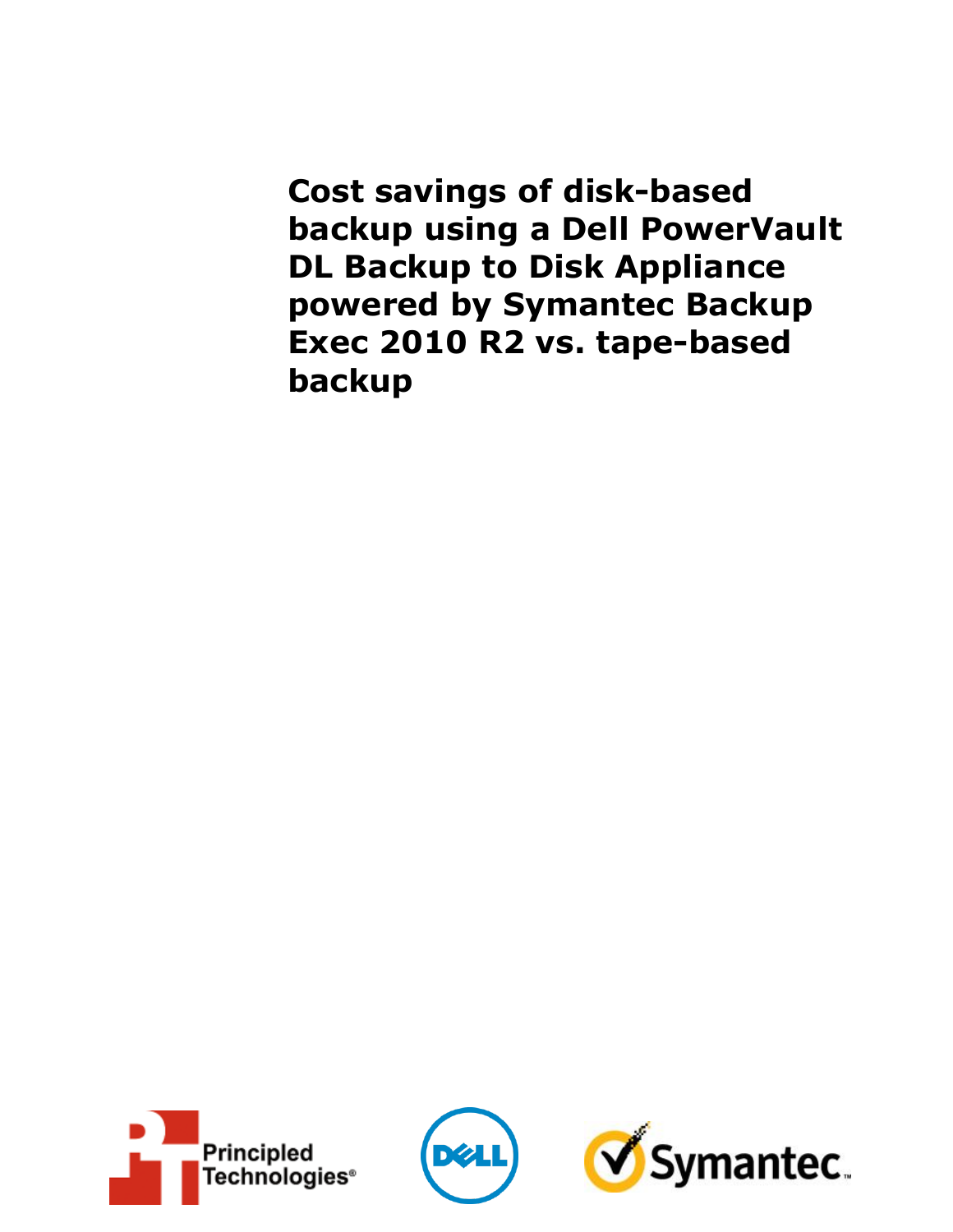### Executive summary

Disk-based backup offers both cost and time savings over tapebased backup. The Dell™ PowerVault™ DL Backup to Disk Appliance powered by Symantec™ Backup Exec™ 2010 R2 lets IT administrators leverage powerful new deduplication features, shorten recovery times, and realize immediate cost savings over a more traditional tape backup. (See Figure 1.)



**Figure 1: A Dell PowerVault DL Backup to Disk Appliance powered by Symantec Backup Exec 2010 R2 saves more than 85 percent per gigabyte over a comparable tape backup solution.**



**NOTE:** If you are familiar with deduplication and the advantages of disk-based backup solutions compared to tape-based solutions and would prefer to review only the cost comparison, please see [Appendix A.](#page-8-0)

## Overview: Disadvantages of tape-based backups

Tape has long been the backup method choice for companies of all sizes. A typical scenario for a small or medium-sized business with several branch offices would require backup servers at each location, with multiple media sets consisting of dozens of tapes, requiring grandfather-father-son (GFS) or another type of rotation schedule. To ensure business continuity, the business must also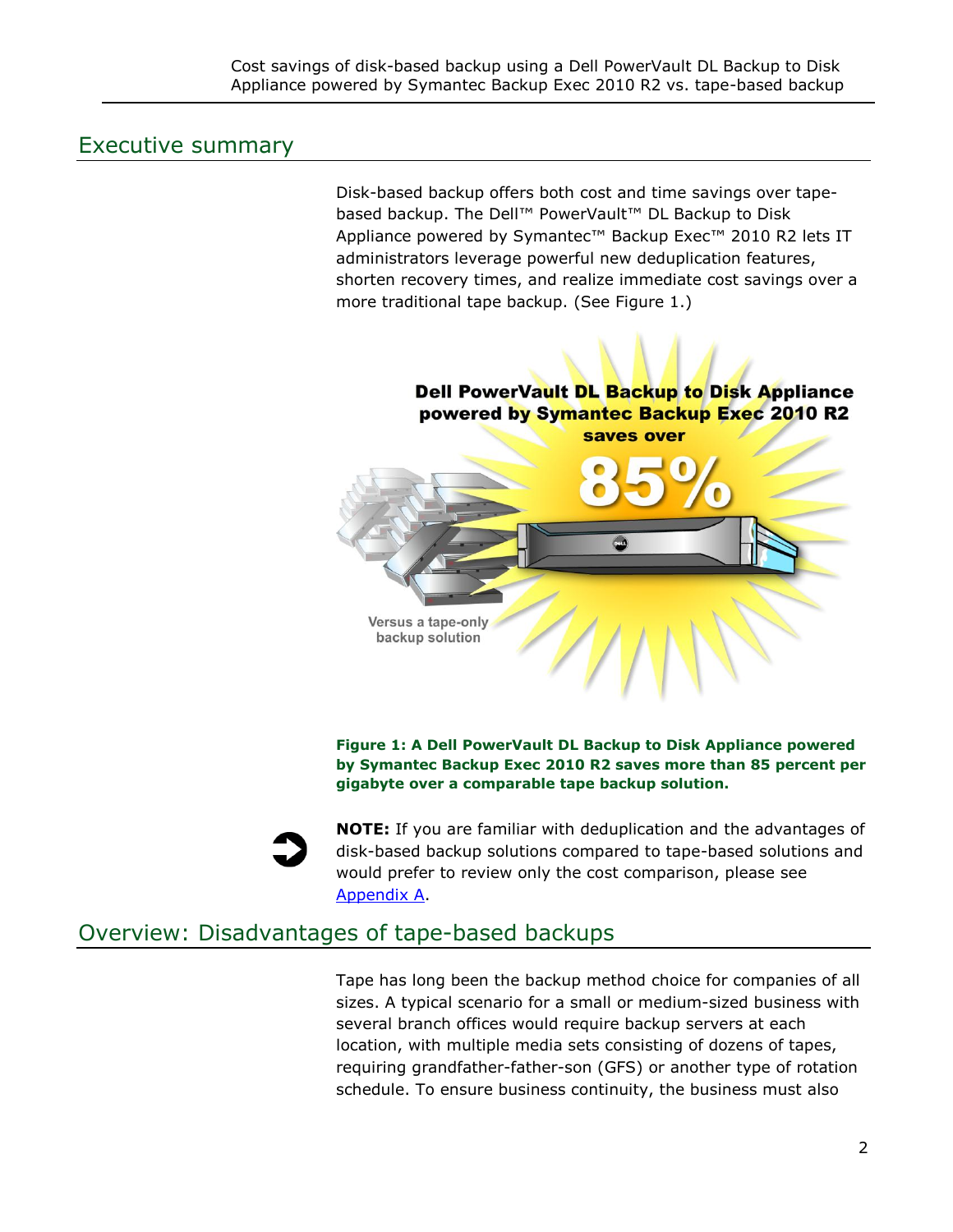

store some number of tapes from each location in secure offsite locations. Figure 2 shows a traditional business backup scheme.



While tape backup is relatively reliable, few companies would call it quick or efficient. Until recently, companies tolerated the many disadvantages of tape backup because of the prohibitive cost of newer and faster disk methods. However, the falling price per gigabyte of disk storage and the new technologies available in backup software, such as source and target deduplication available with Symantec Backup Exec 2010 R2, make the superior disk technologies more affordable.

The main disadvantages of tape backup include the following:

- **Personnel**. Regardless of the number of branch offices or locations, a tape backup system creates certain administrative tasks. Staff must strictly adhere to tape rotation schedules, and machines and tape drives inevitably require human maintenance.
- **Media and drive reliability**. Although tape drives and tapes are fairly reliable, they still fail at a noticeable rate. Over the past years, several studies and surveys have shown these failures should still be a concern. A Network Technology Group white paper notes that certain tape drives had annual actual failure rates ranging from 1 percent to approximately 10 percent.  $^1$  In another study, which surveyed over 350 companies, nearly 40 percent of

-

<sup>1</sup> [http://www.networktechnologygroup.com/files/whitepapers/NTG\\_Whitepaper.pdf](http://www.networktechnologygroup.com/files/whitepapers/NTG_Whitepaper.pdf)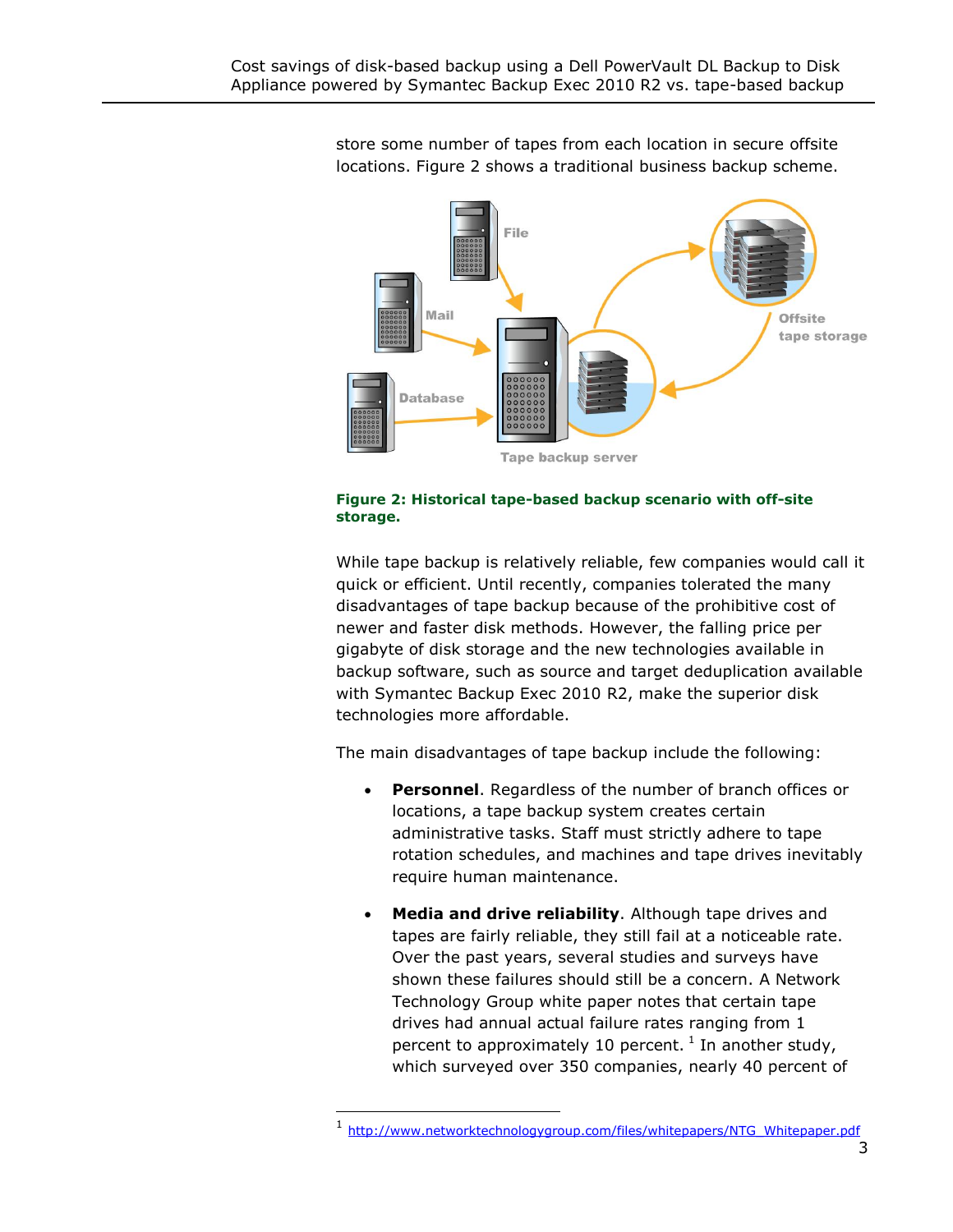respondents reported at least one instance of unrecoverable data due to tape problems within the prior year.  $2^2$ 

- **Recovery time**. Depending on the location of the tape media—on or off site—the typical tape recovery can range from several hours to several days. For a small to mediumsized business, this downtime can be particularly damaging to daily operations.
- **Regulatory requirements**. Legislation such as Sarbanes-Oxley (SOX) and the Health Insurance Portability and Accountability Act (HIPAA) has placed a huge burden on IT departments when it comes to the handling of data. Such legislation has not only altered retention schedules and increased media requirements, but it also imposes regulations on what enterprises must do with the data and who can access it. Tape media travels offsite and is handled by multiple parties, creating more management headaches.

## Dell PowerVault DL Backup to Disk Appliance powered by Symantec Backup Exec 2010 R2 vs. traditional tape backup: A simple cost comparison

As disk and related hardware costs have dramatically decreased in recent years, organizations have begun to see the benefit of newer disk-based backup options, such as the Dell PowerVault DL Backup to Disk Appliance powered by Symantec Backup Exec 2010 R2, over more traditional tape backup methods. Tape backup methods have many time and financial costs. Tape backup hardware and software are expensive, and staff at each backup location must devote time to tape maintenance and rotation. Perhaps the biggest potential cost is downtime while waiting for data recovery.

For simplicity, we quantify here only the initial outlay cost of the new back up to tape or disk solution. We use the comparison below to show the immediate financial advantages of choosing the Dell PowerVault DL Backup to Disk Appliance powered by Symantec Backup Exec 2010 R2 over a more traditional backup server with tape library and tape drive. Additionally, we do not include any employee-related costs for managing the remote tape related tasks.

<sup>&</sup>lt;sup>2</sup> Yankee Group, [ftp://ftp.compaq.com/pub/products/storageworks/ECN-11396-](ftp://ftp.compaq.com/pub/products/storageworks/ECN-11396-Consulting.pdf) [Consulting.pdf](ftp://ftp.compaq.com/pub/products/storageworks/ECN-11396-Consulting.pdf)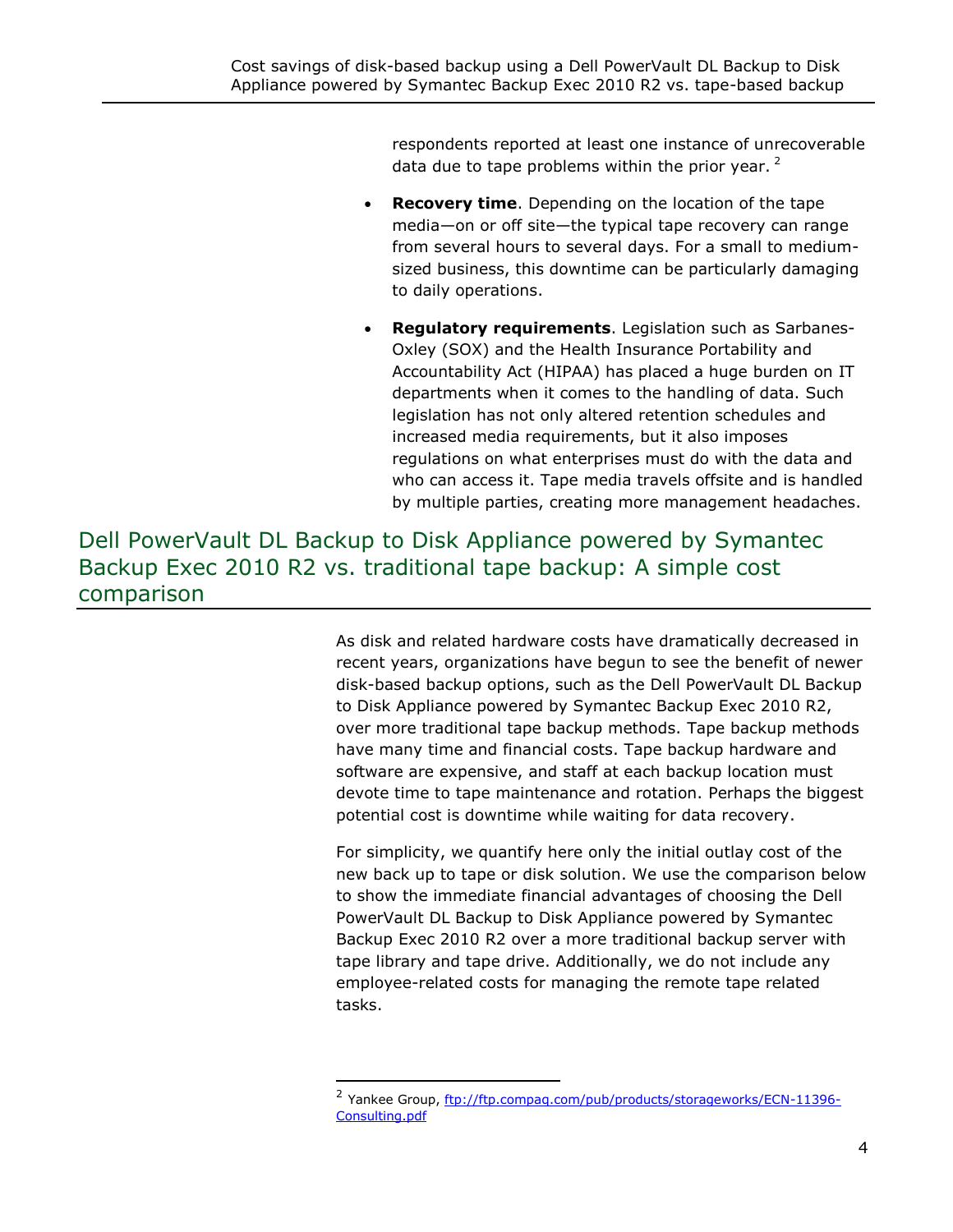In our cost analysis, we use a Dell PowerVault DL Backup to Disk Appliance powered by Symantec Backup Exec 2010 R2. Other Dell PowerVault DL Backup to Disk Appliances powered by Symantec Backup Exec 2010 R2 should yield comparable savings.

We assume a small to medium-sized business considering the purchase of a backup solution. Their current backup data usage sits at 500 GB, with an estimate of 80 percent growth; this means they would need 1,620 GB of backup capacity after only 2 years. On a typical GFS rotation scheme, the business would at any given time have a maximum of 17 full copies of their data stored (1 yearly, 12 monthly, and 4 weekly), plus incremental daily and weekly tapes. To handle the initial storage needs and those of the projected growth over 2 years would require an up-front purchase of approximately 26 tapes.

Figure 3 shows the company's final tape vs. disk cost per gigabyte. See Appendix  $\overline{A}$  for details on our price comparison and the assumptions we make.



**Figure 3: Cost per GB of hardware and software of one PowerEdge R210 with Dell PowerVault TL2000 tape drive vs. two Dell PowerVault DL Backup to Disk Appliances powered by Symantec Backup Exec 2010 R2.**

A Dell PowerVault DL Backup to Disk Appliance powered by Symantec Backup Exec 2010 R2 using data deduplication reduces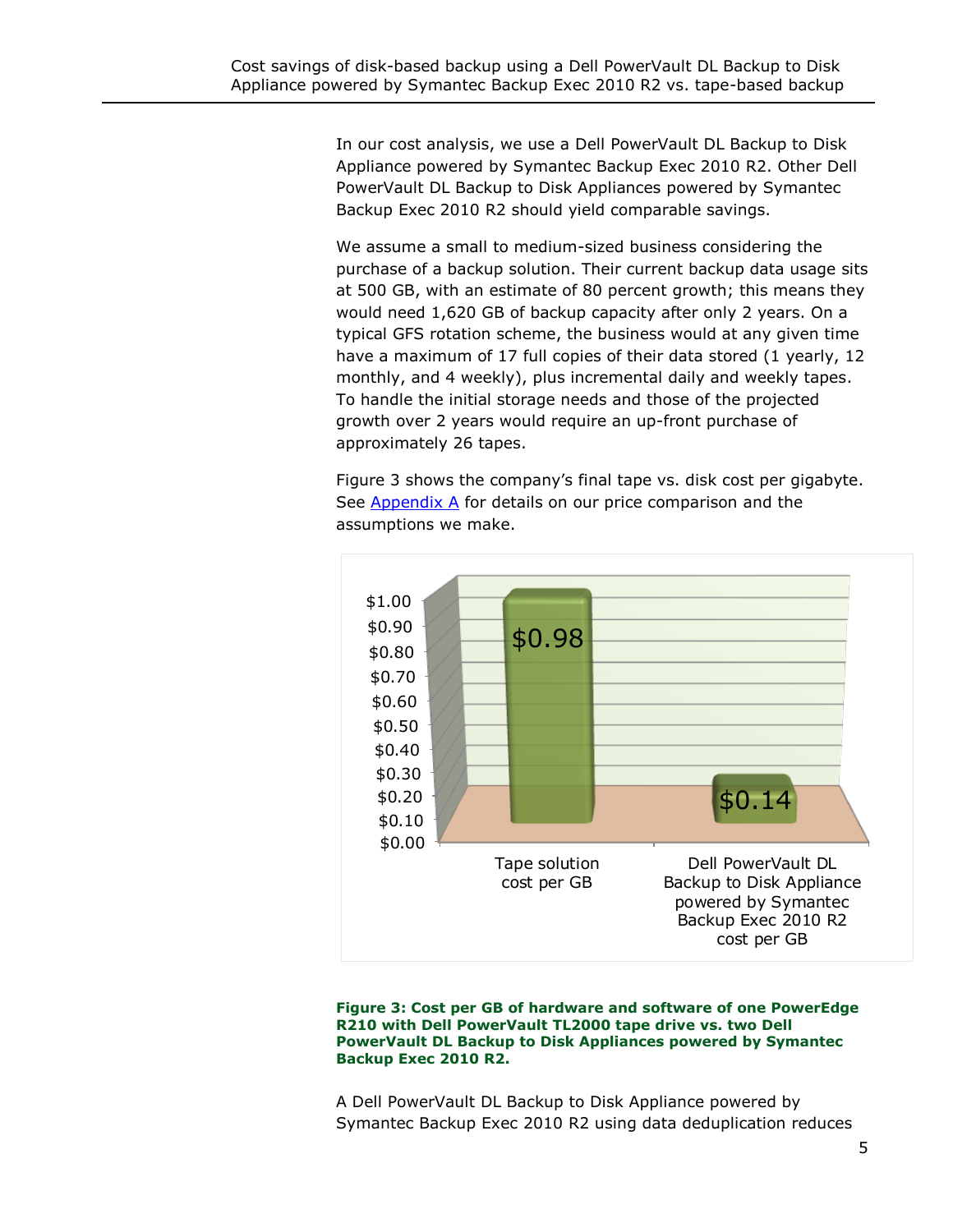the cost per GB by over 85 percent of the traditional tape backup scenario using a backup server and tape drive. A Dell PowerVault DL Backup to Disk Appliance requires no tape or offsite storage costs, and the source and media server deduplication feature expands available capacity by a factor of 15 to satisfy the growth needs of the business even at 2 years. Our comparison includes a second Dell PowerVault DL Backup to Disk Appliance to provide secure off-site disk-based storage for business continuity.

## Overview: Dell PowerVault DL Backup to Disk Appliance powered by Symantec Backup Exec 2010 R2

The Dell PowerVault DL Backup to Disk Appliance powered by Symantec Backup Exec 2010 R2 offers new and exciting features in the backup arena. Slow tape backup and administrative-heavy rotation schedules are no longer an issue with the Dell and Symantec disk-based solution. The Dell PowerVault DL Backup to Disk Appliance powered by Symantec Backup Exec 2010 R2 features source deduplication, which dramatically reduces LAN/WAN traffic from the backup source to final destination. In addition, target-based deduplication offloads the deduplication processing to the Dell PowerVault DL Backup to Disk Appliance to help reduce storage costs. Symantec Backup Exec 2010 R2 also integrates directly with Dell EqualLogic™ Auto Snapshot Manager and includes features that assist in managing your virtual environment, on either the VMware® vSphere™ or Microsoft® Hyper-V™ platforms.

#### **Elimination of tapes**

For many businesses, the Dell PowerVault DL Backup to Disk Appliance powered by Symantec Backup Exec 2010 R2 eliminates the need for tape backup, thereby eliminating the inconvenience and costs associated with storing tapes off site. While tape remains a relatively low-cost storage medium, disk storage costs paired with deduplication features make disk backup storage a much more attractive option. Also, given the speed differential in tape vs. disk, recovery windows decrease when moving to the Dell PowerVault DL Backup to Disk Appliance powered by Symantec Backup Exec 2010 R2; Dell found that a disk-based solution decreased restore times by 49 percent.<sup>3</sup> The Dell PowerVault DL Backup to Disk Appliance

<sup>3</sup> [http://www.dell.com/in/business/p/d/shared-content~data](http://www.dell.com/in/business/p/d/shared-content~data-sheets~en/Documents~ss703-powervault-dl-backup-to-disk-appliance-symantec.pdf.aspx?layoutvariation=modal&modaltype=box&position=center&modalwidth=600&modalheight=600&modalscroll=yes&ovrcolor=#000000&ovropac=50&modaltarget=div)[sheets~en/Documents~ss703-powervault-dl-backup-to-disk-appliance](http://www.dell.com/in/business/p/d/shared-content~data-sheets~en/Documents~ss703-powervault-dl-backup-to-disk-appliance-symantec.pdf.aspx?layoutvariation=modal&modaltype=box&position=center&modalwidth=600&modalheight=600&modalscroll=yes&ovrcolor=#000000&ovropac=50&modaltarget=div)[symantec.pdf.aspx?layoutvariation=modal&modaltype=box&position=center&modal](http://www.dell.com/in/business/p/d/shared-content~data-sheets~en/Documents~ss703-powervault-dl-backup-to-disk-appliance-symantec.pdf.aspx?layoutvariation=modal&modaltype=box&position=center&modalwidth=600&modalheight=600&modalscroll=yes&ovrcolor=#000000&ovropac=50&modaltarget=div) [width=600&modalheight=600&modalscroll=yes&ovrcolor=#000000&ovropac=50&](http://www.dell.com/in/business/p/d/shared-content~data-sheets~en/Documents~ss703-powervault-dl-backup-to-disk-appliance-symantec.pdf.aspx?layoutvariation=modal&modaltype=box&position=center&modalwidth=600&modalheight=600&modalscroll=yes&ovrcolor=#000000&ovropac=50&modaltarget=div) [modaltarget=div](http://www.dell.com/in/business/p/d/shared-content~data-sheets~en/Documents~ss703-powervault-dl-backup-to-disk-appliance-symantec.pdf.aspx?layoutvariation=modal&modaltype=box&position=center&modalwidth=600&modalheight=600&modalscroll=yes&ovrcolor=#000000&ovropac=50&modaltarget=div) (Note: At the time of this Dell publication, the R2 version of Symantec Backup Exec 2010 had not been released.)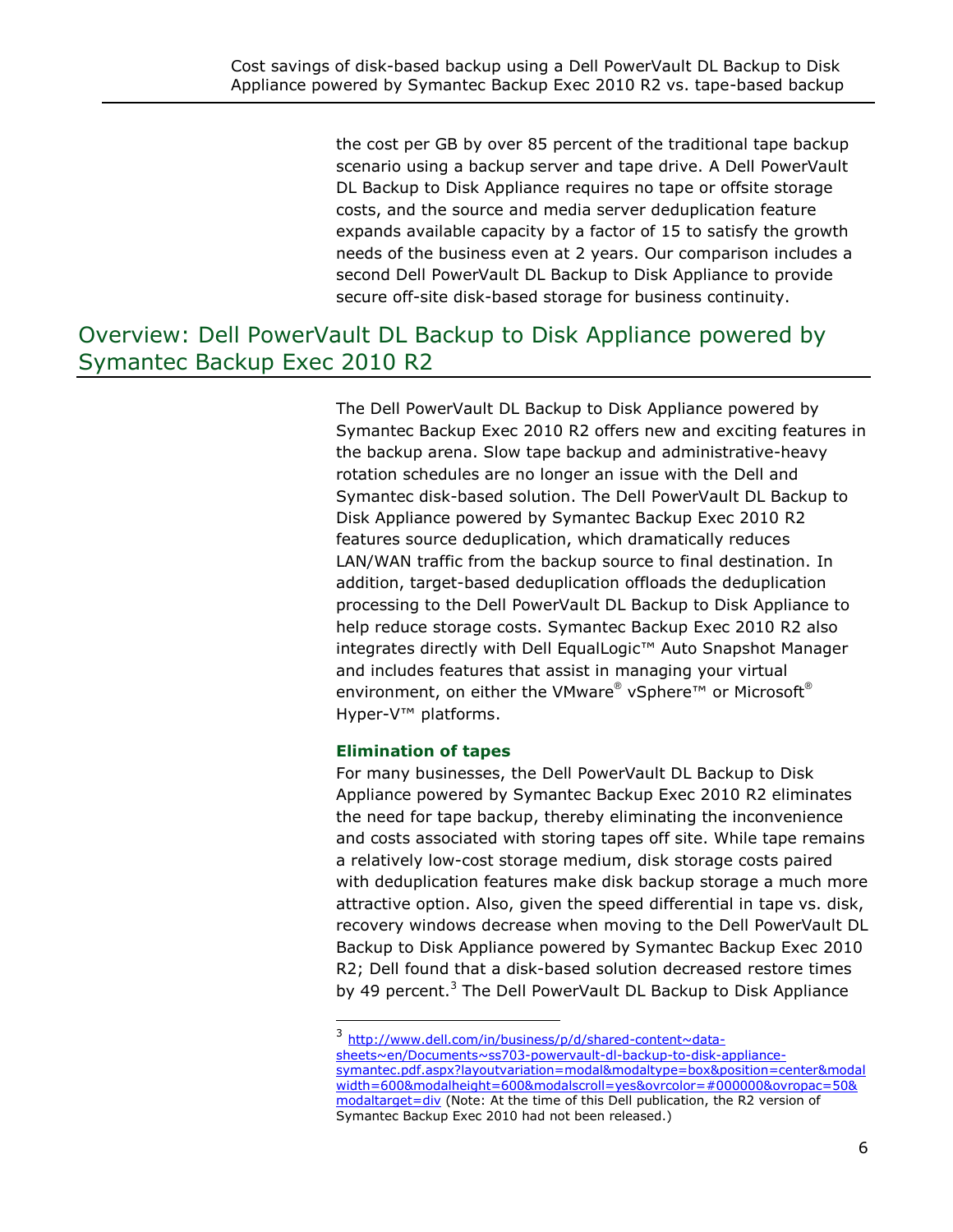scales from 2TB to 36TB and can further expand to 459TB with optional external storage using Dell PowerVault MD1200 arrays with 3TB drives. Given this capacity and the ability of Symantec Backup Exec 2010 R2 to dedupe data up to a factor of 15 at the source, the Dell PowerVault DL Backup to Disk Appliance contains more than enough room for significant future growth in a small to medium-sized business scenario. Tape rotations, labeling, and offsite storage all become headaches of the past.

#### **Source and target deduplication**

Symantec Backup Exec 2010 R2 introduces a source deduplication feature, which deduplicates data before sending it to the backup server. This dramatically increases storage capacity on the media server and reduces bandwidth on your local area network (LAN) or, more importantly, your wide area network (WAN). Branch offices and remote locations are often connected by a relatively lowbandwidth WAN; source deduplication capabilities save significant amounts of bandwidth and time, accomplishing some backups in minutes instead of hours. Figure 4 shows a typical scenario of the Dell PowerVault DL Backup to Disk Appliance powered by Symantec Backup Exec 2010 R2, with deduplicated data flowing across the WAN.

Target deduplication, in which the Dell PowerVault DL Backup to Disk Appliance deduplicates the data, remains an option for businesses where WAN traffic is not a concern.



**Figure 4: A disk-based backup scenario using the Dell PowerVault DL Backup to Disk Appliance powered by Symantec Backup Exec 2010 R2.**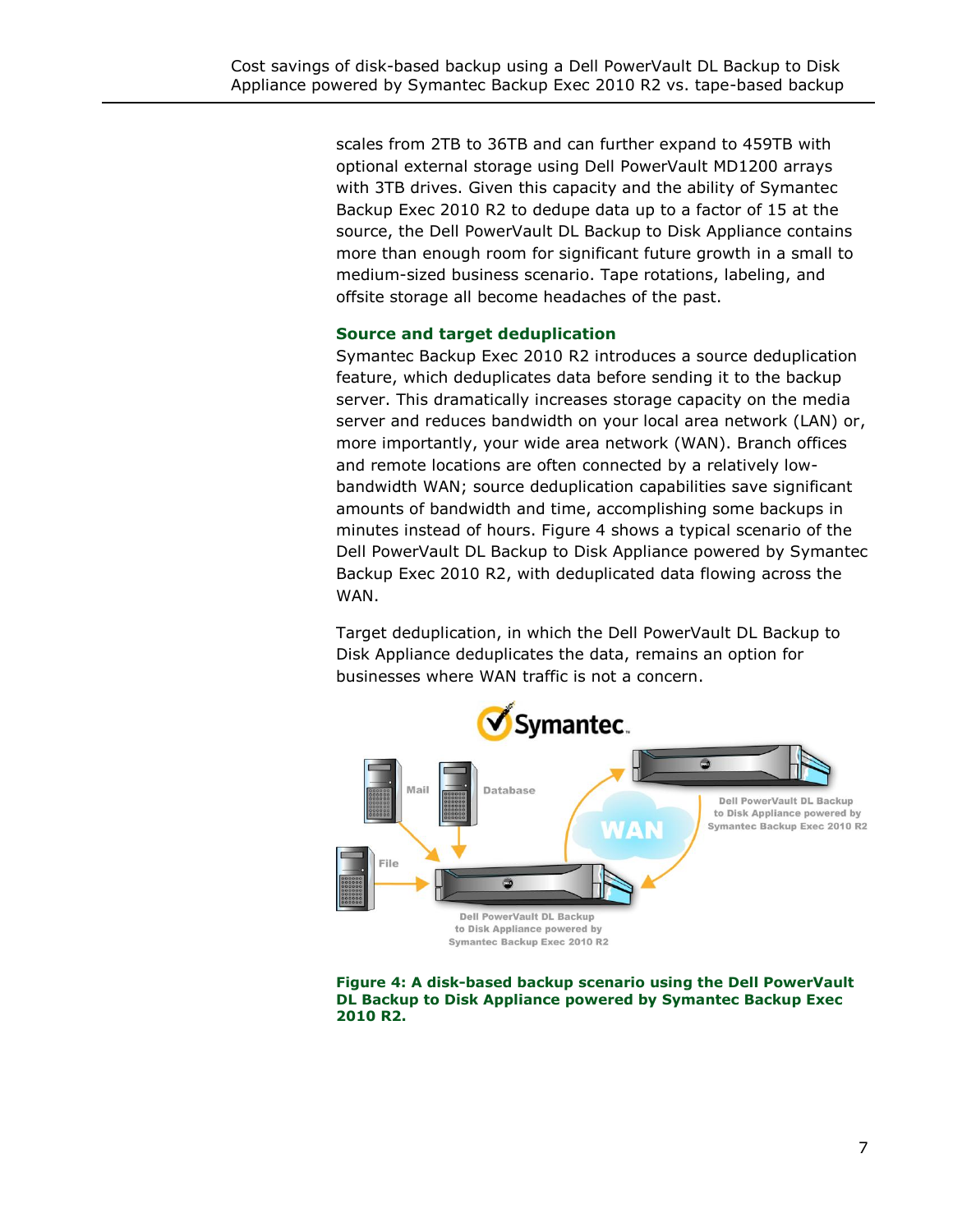#### **Easy setup**

By integrating the hardware, software, and services into the Dell PowerVault DL Backup to Disk Appliance, Dell and Symantec have simplified the deployment of this backup solution, reducing setup time by a factor of five. $4$  The wizard-driven setup lets you get the Dell PowerVault DL Backup to Disk Appliance up and running in as little as 18 minutes.

#### **Granular Recovery**

In addition to Granular Recovery for Microsoft Exchange, SharePoint®, and Active Directory® Servers, Symantec Backup Exec 2010 R2 extends Granular Recovery to include the vSphere and Hyper-V virtual environments running virtualized instances of these Microsoft applications. Instead of the tedious recovery processes these more detailed applications have required in the past, you can execute recovery at a finer level from within the Symantec Backup Exec 2010 R2 console.

# Summary

The efficiency advantages of the Dell PowerVault DL Backup to Disk Appliance powered by Symantec Backup Exec 2010 R2 disk-based backup solution are many: no more tape rotations, no more tape media failures, faster recovery windows, less WAN traffic thanks to source deduplication, and storage savings on the back end with target deduplication. However, as we have demonstrated with a Dell PowerVault DL Backup to Disk Appliance powered by Symantec Backup Exec 2010 R2, the immediate advantage is cost savings. With a price per gigabyte over 85 percent less than that of a tapebased solution, the Dell PowerVault DL Backup to Disk Appliance powered by Symantec Backup Exec 2010 R2 shows the value of the Dell PowerVault DL and Symantec solution, and is a logical choice for both the IT administrator and the CIO.

<sup>4</sup> [http://www.dell.com/in/business/p/d/shared-content~data](http://www.dell.com/in/business/p/d/shared-content~data-sheets~en/Documents~ss703-powervault-dl-backup-to-disk-appliance-symantec.pdf.aspx?layoutvariation=modal&modaltype=box&position=center&modalwidth=600&modalheight=600&modalscroll=yes&ovrcolor=#000000&ovropac=50&modaltarget=div)[sheets~en/Documents~ss703-powervault-dl-backup-to-disk-appliance](http://www.dell.com/in/business/p/d/shared-content~data-sheets~en/Documents~ss703-powervault-dl-backup-to-disk-appliance-symantec.pdf.aspx?layoutvariation=modal&modaltype=box&position=center&modalwidth=600&modalheight=600&modalscroll=yes&ovrcolor=#000000&ovropac=50&modaltarget=div)[symantec.pdf.aspx?layoutvariation=modal&modaltype=box&position=center&modal](http://www.dell.com/in/business/p/d/shared-content~data-sheets~en/Documents~ss703-powervault-dl-backup-to-disk-appliance-symantec.pdf.aspx?layoutvariation=modal&modaltype=box&position=center&modalwidth=600&modalheight=600&modalscroll=yes&ovrcolor=#000000&ovropac=50&modaltarget=div) [width=600&modalheight=600&modalscroll=yes&ovrcolor=#000000&ovropac=50&](http://www.dell.com/in/business/p/d/shared-content~data-sheets~en/Documents~ss703-powervault-dl-backup-to-disk-appliance-symantec.pdf.aspx?layoutvariation=modal&modaltype=box&position=center&modalwidth=600&modalheight=600&modalscroll=yes&ovrcolor=#000000&ovropac=50&modaltarget=div) [modaltarget=div](http://www.dell.com/in/business/p/d/shared-content~data-sheets~en/Documents~ss703-powervault-dl-backup-to-disk-appliance-symantec.pdf.aspx?layoutvariation=modal&modaltype=box&position=center&modalwidth=600&modalheight=600&modalscroll=yes&ovrcolor=#000000&ovropac=50&modaltarget=div) (Note: At the time of this Dell publication, the R2 version of Symantec Backup Exec 2010 had not been released.)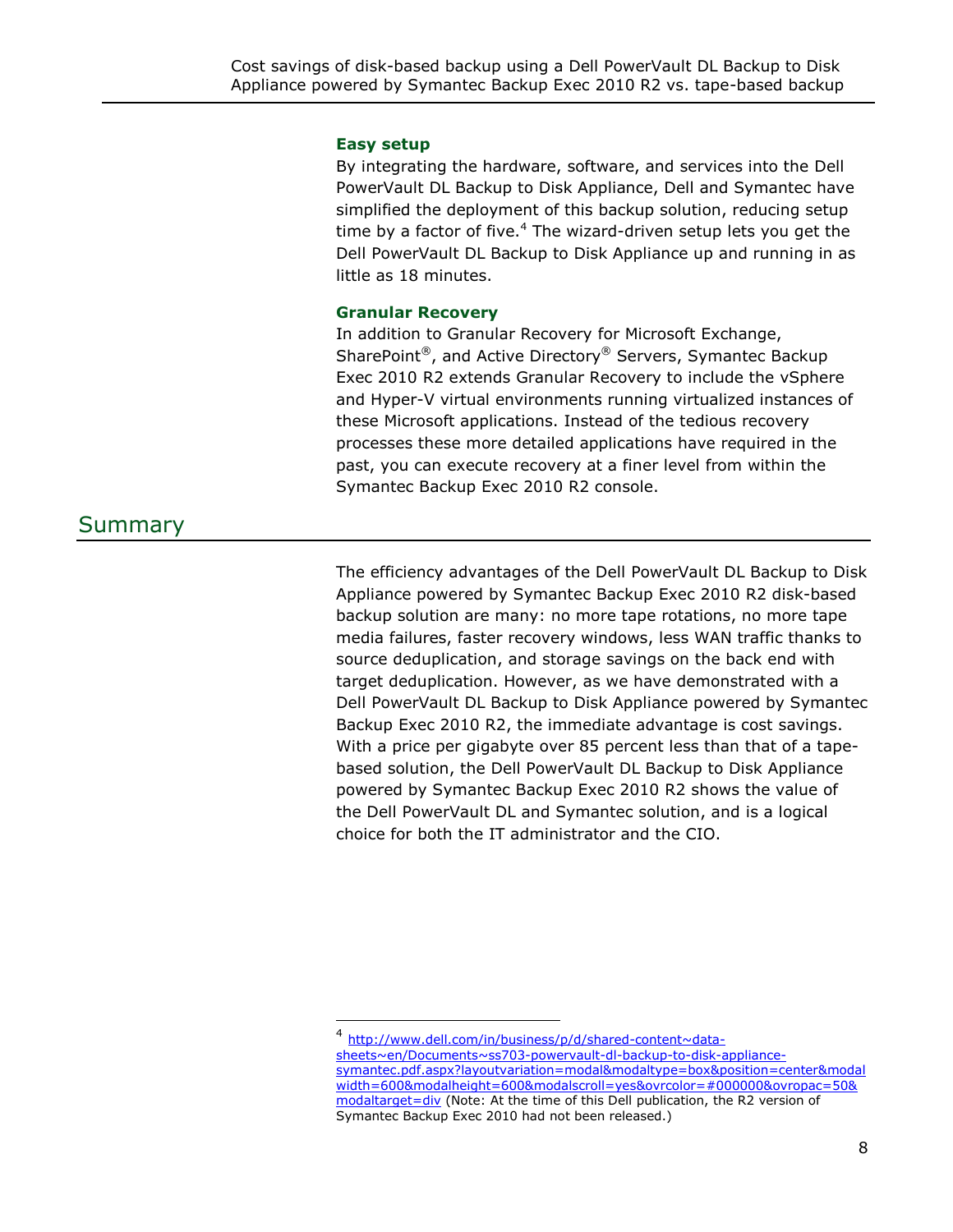## <span id="page-8-0"></span>Appendix A – Cost comparison details

Figure 5 presents in more detail the storage needs summary for the small-to medium-sized business scenario we used in our earlier example.

| <b>Description</b>                                | <b>Estimate</b> | <b>Notes</b>                                                                                                            |
|---------------------------------------------------|-----------------|-------------------------------------------------------------------------------------------------------------------------|
| Backup storage<br>required today                  | 500 GB          |                                                                                                                         |
| Growth rate over 2-<br>year period                | 80%             |                                                                                                                         |
| Storage needs at 2<br>years                       | 1,620 GB        | $2 *$ [(Backup storage today $*$<br>80%) + Backup storage<br>today]                                                     |
| Maximum number of<br>full backup copies<br>stored | 17              | 1 yearly; 12 monthly; 4<br>weekly                                                                                       |
| Daily change in data                              | 3%              |                                                                                                                         |
| Compression                                       | 25%             |                                                                                                                         |
| Tape size                                         | 800 GB          | Based on LTO4-120 tape<br>media                                                                                         |
| Total backup media<br>required at 2 years         | 20,801 GB       | [(Copies stored*Total<br>storage) $+4$ daily<br>incrementals (Daily delta *<br>total storage)] $*$ (1 -<br>compression) |
| Number of tapes<br>required                       | 26              | (Total backup media in GB)/<br>Tape size                                                                                |

**Figure 5: Typical storage needs for the small to medium-sized business scenario we use in our example.**

Figures 6 and 7 present the cost comparison details for both the tape-based and disk-based scenarios, with the disk-based scenario using a Dell PowerVault DL Backup to Disk Appliance powered by Symantec Backup Exec 2010 R2 offering per-GB savings of approximately 85 percent (\$0.98 for the tape-based scenario and \$0.14 for the disk–based scenario).



**NOTE:** We base our findings on results from a Dell PowerVault DL2200 powered by Symantec Backup Exec 2010 R2; the Dell PowerVault DL2200 is the same model and base hardware as the DL Backup to Disk Appliance. You would enjoy comparable savings using other Dell PowerVault DL Backup to Disk Appliances.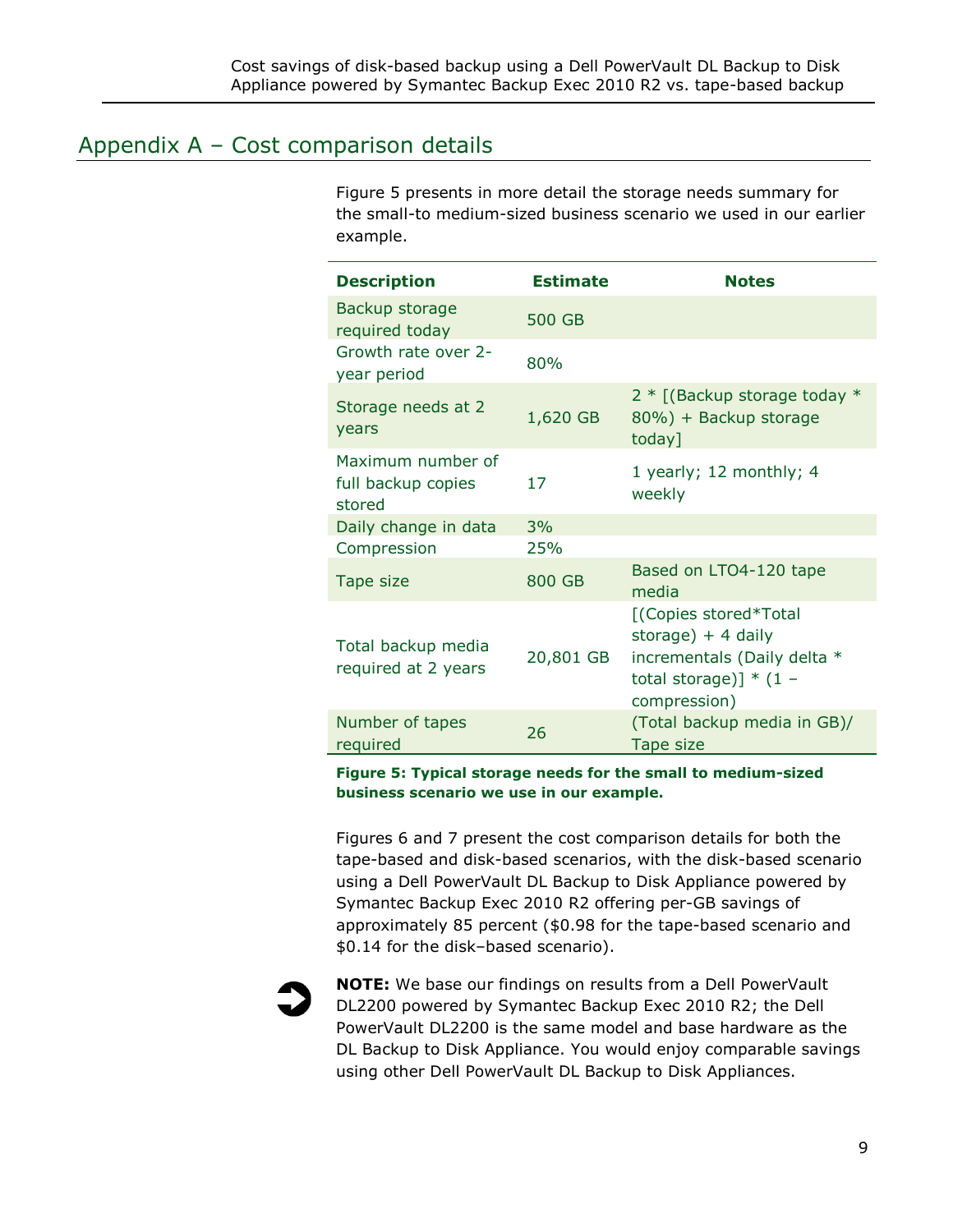| <b>Tape-based scenario</b>          |                 |                                                  |  |  |
|-------------------------------------|-----------------|--------------------------------------------------|--|--|
| <b>Description</b>                  | <b>Estimate</b> | <b>Notes</b>                                     |  |  |
| Backup server cost                  | \$3,265         | Priced from Dell.com                             |  |  |
| Backup software<br>cost             | \$1,000         | <b>Estimate from Dell.com</b>                    |  |  |
| Backup tape drive<br>cost           | \$10,438        | Priced from Dell.com                             |  |  |
| Tape cost                           | \$2,004         | Priced from Dell.com, 26<br>tapes and label sets |  |  |
| 24 months off-site<br>storage costs | \$3,600         | Estimate                                         |  |  |
| Total storage                       | 20,800 GB       | 26 tapes * 800 GB                                |  |  |
| Cost per GB                         | \$0.98          | Total costs / Total storage                      |  |  |

**Figure 6: Cost details for a tape-based scenario.**

### **Disk–based scenario: Dell PowerVault DL Backup to Disk Appliance powered by Symantec Backup Exec 2010 R2**

| <b>Description</b>                                                                                                 | <b>Estimate</b> | <b>Notes</b>                                                                              |
|--------------------------------------------------------------------------------------------------------------------|-----------------|-------------------------------------------------------------------------------------------|
| 2 x Dell PowerVault<br>DL Backup to Disk<br>Appliance powered<br>by Symantec<br>Backup Exec 2010<br>R <sub>2</sub> | \$21,032.14     | Priced from Dell                                                                          |
| Available storage on<br>local media server                                                                         | 10,240 GB       | Based on 6 x 2TB disks in<br>RAID 5 configuration                                         |
| Deduplication ratio                                                                                                | 15:1            | Estimate source: Symantec.<br>Actual number may vary<br>based on data<br>characteristics. |
| <b>Total backup</b><br>capacity after<br>deduplication                                                             | 153,600 GB      | Available storage *<br>Deduplication ratio                                                |
| <b>Cost per GB</b>                                                                                                 | \$0.14          | Total costs / Total backup<br>capacity                                                    |

**Figure 7: Cost details for a disk-based scenario using the Dell PowerVault DL Backup to Disk Appliance powered by Symantec Backup Exec 2010 R2.**